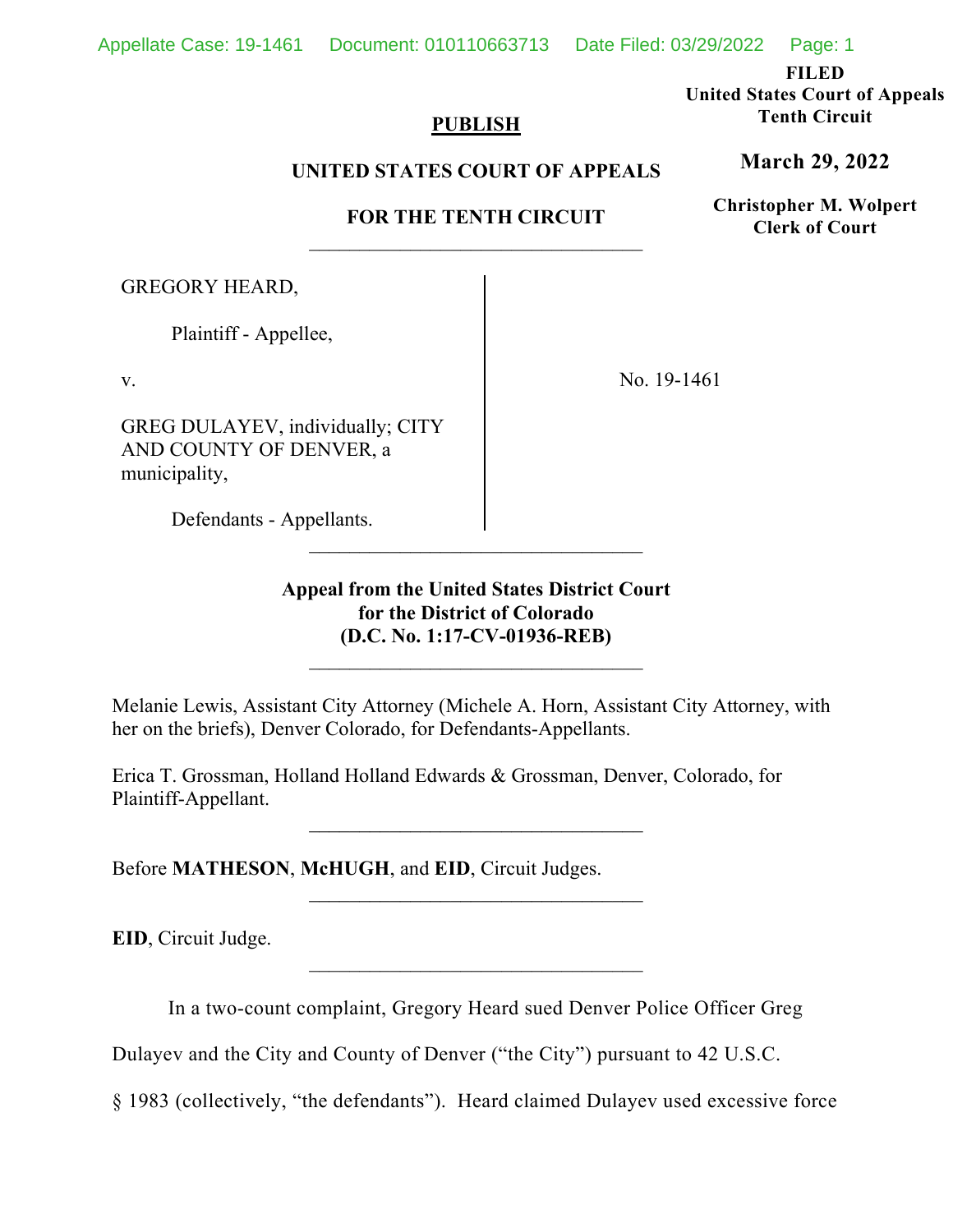in violation of the Fourth Amendment during an event that took place on June 3, 2016. Heard further claimed this alleged constitutional violation was a foreseeable consequence of the City's alleged failure to train, supervise, and discipline its employees, including Dulayev, with respect to the use of force. Dulayev and the City moved for summary judgment on Heard's two claims. The district court denied the defendants' motion, and the defendants now appeal that order. Additionally, Heard has moved to dismiss the defendants' appeal for lack of jurisdiction.

Finding jurisdiction over part of Dulayev's appeal, we deny in part Heard's motion to dismiss. As to the substance of the appeal, we hold that Heard has failed to show Dulayev's use of the Taser violated a constitutional right clearly established at the time where Dulayev had ordered Heard to crawl, threatened to use his Taser, and repeatedly ordered Heard to stop, but where Heard still continued to approach Dulayev. We thus reverse the district court's denial of summary judgment as to Dulayev, and remand with instructions to grant Dulayev qualified immunity and enter judgment in Dulayev's favor. However, because we resolve the claim against Dulayev by finding that it was not clearly established that his conduct amounted to a constitutional violation, we decline to exercise pendent jurisdiction over the City's appeal. We thus grant Heard's motion to dismiss as it relates to the City's appeal, and remand for further proceedings consistent with this opinion.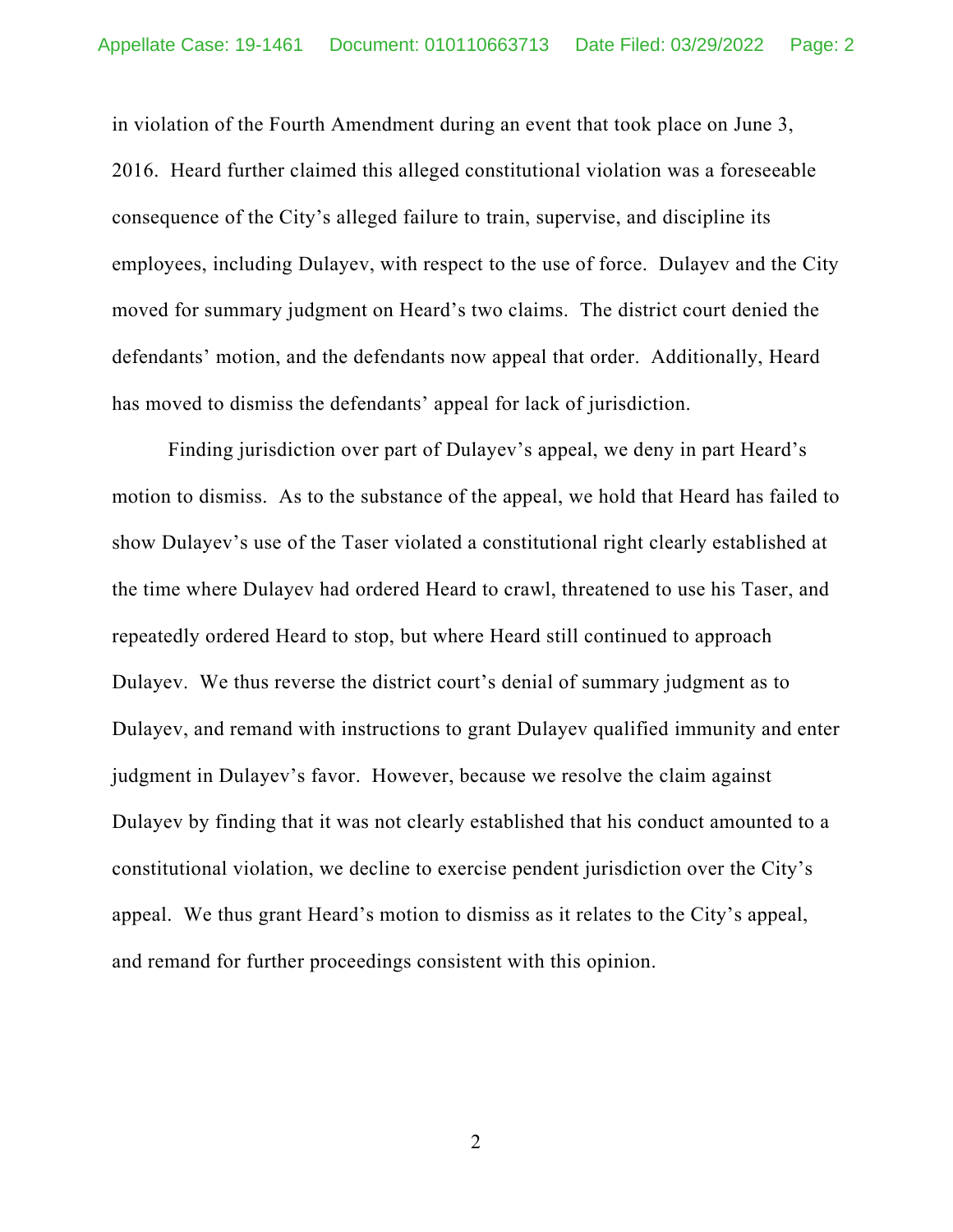**I.**

### **A.**

On June 3, 2016, Heard was involved in a fight with another man behind some bushes off to the side of a street in Denver, Colorado. [1](#page-2-0) When Officer Dulayev and Officer Adrian Enriquez arrived on scene, the other man involved in the fight came out from behind the bushes at Enriquez's orders. Heard remained sitting behind the bushes next to a fence.

Dulayev approached the bushes and ordered Heard to put his "hands up!" App'x Vol. I at 80. Heard told Dulayev his hands were up. Heard also waved his hands out from behind the bushes so Dulayev could see that he was not holding anything. With his Taser drawn, Dulayev then ordered Heard to crawl out of the bushes: "Crawl out. Crawl out on your hands and knees or I'll f––king tase you." *Id.* at 80–81. Heard replied, "Don't tase me, man." *Id.* at 81.

Heard began to emerge from the bushes on his hands and knees. But, as he emerged, Heard rose to his feet and took a few steps toward Dulayev. Dulayev ordered Heard to "Turn around!" and to "Stop right there! Stop!" *Id.* However, as Dulayev made these commands, Heard continued to approach Dulayev.

<span id="page-2-0"></span><sup>&</sup>lt;sup>1</sup> We take the following facts from the district court's findings initially set out in its order denying the defendants' motion to dismiss and later incorporated by reference in its order denying the defendants' motion for summary judgment.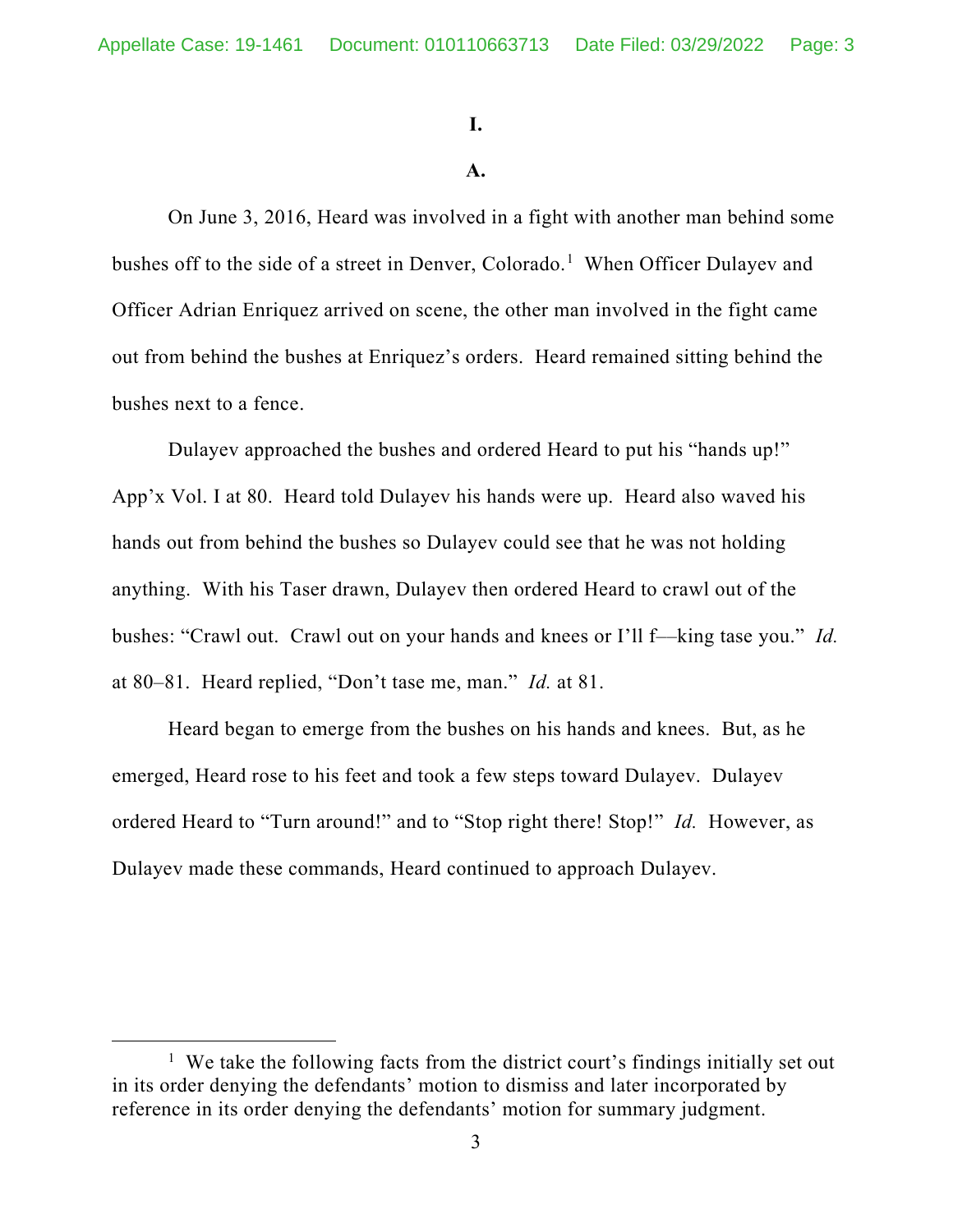At this point, Dulayev deployed his Taser, striking Heard in the abdomen. Heard fell to his knees. *Id.* "Dulayev then jumped on Mr. Heard and aggressively shoved his face into the dirt."<sup>[2](#page-3-0)</sup> *Id*. The officers then placed Heard in handcuffs.

Throughout these events, according to the district court's findings, Heard did not "appear agitated or aggressive toward Officer Dulayev" and did not "demonstrate any . . . physical resistance or try to escape from Officer Dulayev." *Id.* Instead, Heard's "facial expression and body movements . . . were non-threatening." *Id.* For instance, Heard's "arms were at his sides," and the district court thought Heard's "body language clearly indicated he was in no way trying to fight or attack the police officers." *Id.* at 82.The district court also found "Heard was never given a reasonable opportunity to surrender peacefully and comply with Officer Dulayev's bang-bang commands."[3](#page-3-1) *Id.* at 81.

#### **B.**

Heard filed this suit against Dulayev and the City in the federal district court in Colorado on August 10, 2017. Heard claimed that Dulayev used excessive force in violation of the Fourth Amendment and that this violation was a foreseeable consequence of the City's failure to train, supervise, and discipline its employees.

<span id="page-3-0"></span> $2$  Although the district court found that Dulayev shoved Heard's face, as we explain below, this finding is blatantly contradicted by the record. *See infra* at 9–10 (explaining that body camera video shows Enriquez is the one shoving Heard's face).

<span id="page-3-1"></span><sup>3</sup> This finding is also blatantly contradicted by the record. *See infra* at 9 (stating that before Dulayev's "bang-bang" commands, Dulayev had taken out his Taser, threatened to use it on Heard, and Heard had already risen to his feet and taken about several steps toward Dulayev).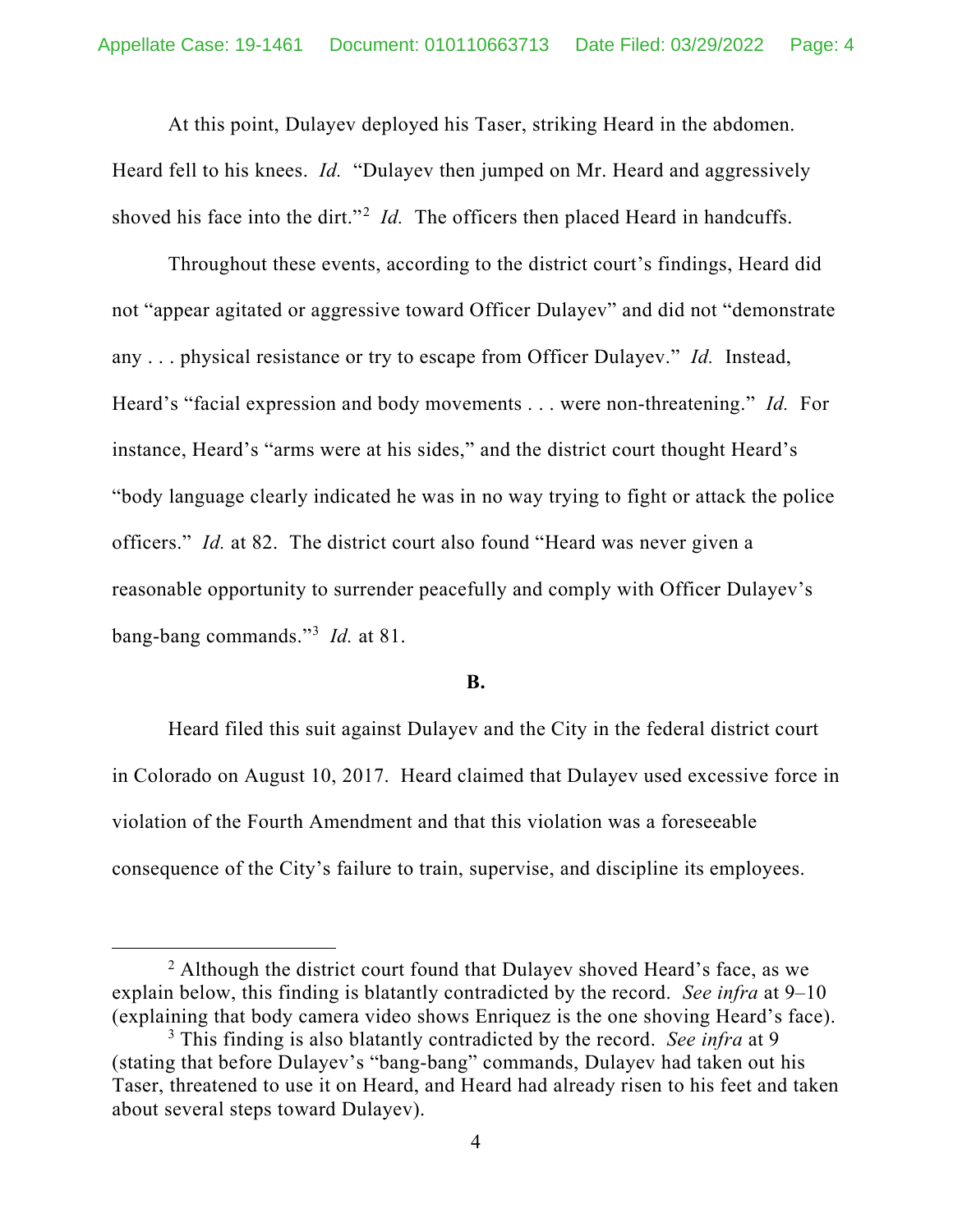On October 23, 2017, the defendants moved to dismiss Heard's complaint. The defendants argued Dulayev was entitled to qualified immunity because Dulayev's alleged actions did not amount to a constitutional violation under clearly established law. The defendants also argued that the City should be dismissed as a defendant because Heard failed to allege "a Denver custom, policy or practice that was the moving force for a constitutional violation." *Id.* at 45.

The district court denied the defendants' motion to dismiss, concluding that "the allegations in the complaint [were] sufficient to state a valid Fourth Amendment claim against Officer Dulayev." *Id.* at 89. Specifically, the court found that "Tenth Circuit decisions . . . establish that use of a taser . . . . constitutes excessive force when the suspect is not armed, does not appear to be reaching for a weapon, is not fleeing, has made no verbal threats, [and] has not made physical movements [or gestures] that reasonably can been seen as threatening." *Id.* at 92. The court explained: "disobey[ing] some orders of the officer does not, by itself, justify a potent use of physical force . . . when there exists a real dispute about whether the rapidity of the orders gave the suspect a reasonable time to hear, process, and respond." *Id.* As to Heard's claim against the City, the court similarly held that the allegations sufficiently stated a plausible claim to relief on the face of the complaint.

Following the district court's order, Heard amended his complaint and the parties conducted discovery. The defendants then filed a motion for summary judgment, making arguments similar to those in their motion to dismiss. On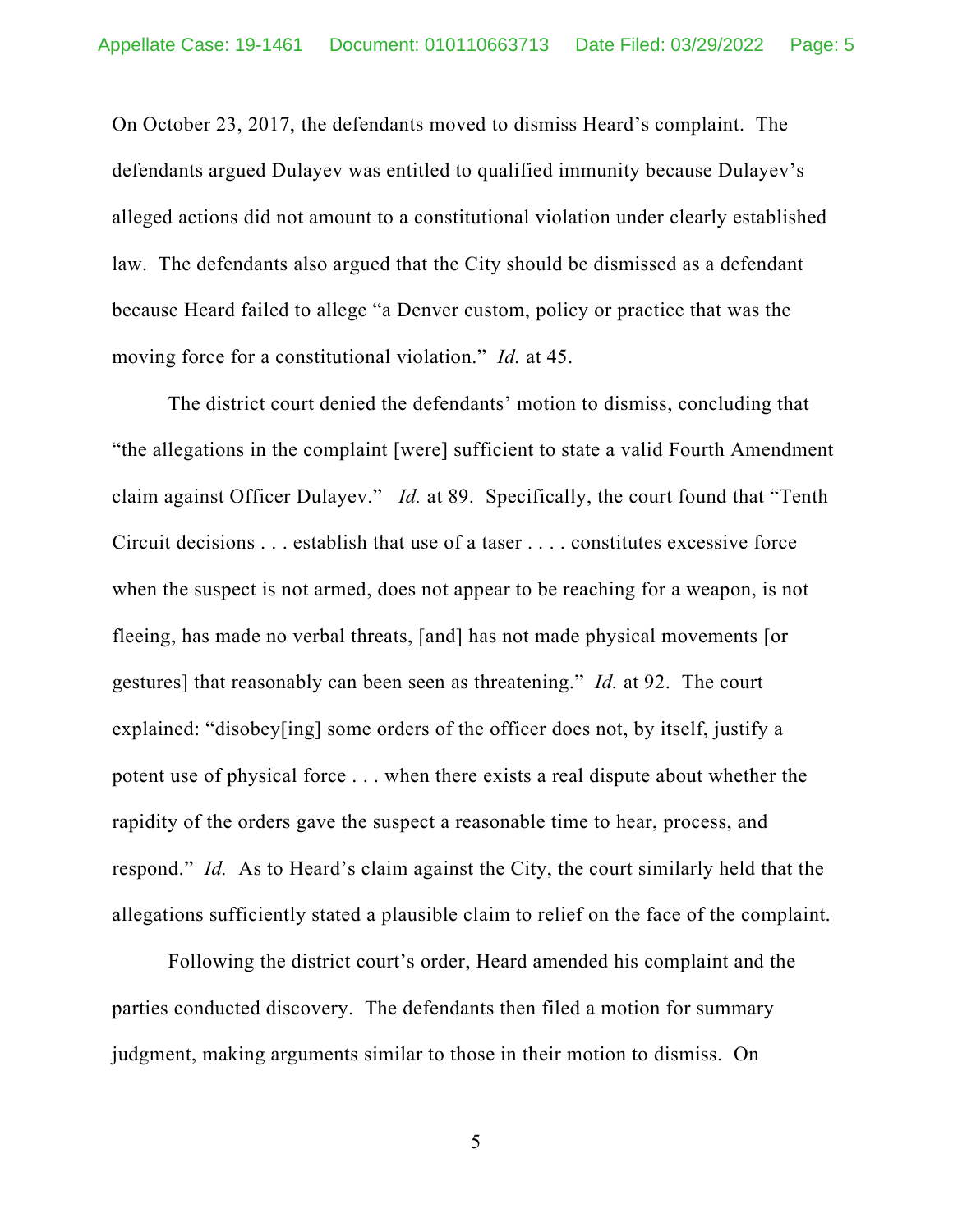December 4, 2019, the court rejected these arguments for similar reasons as before and thus denied the motion.

On December 5, 2019, the defendants filed a notice of appeal of the district court's order denying summary judgment. On the same day, Heard filed a motion in the district court asking it to certify the defendants' appeal as frivolous for lack of jurisdiction. The district court denied the motion. On December 16, 2019, in this court, Heard filed a motion to dismiss the defendants' appeal, similarly arguing that this court lacks jurisdiction.

#### **II.**

We first address the jurisdictional element in this case as it pertains to both Heard's motion and to the defendants' appeal itself. Heard characterizes the defendants' appeal as inherently fact-based, and thus, improper for our consideration. *See* Aple. Br. at 2. We disagree with this characterization because the parties accept a majority of the district court's factual findings, and the few disputed facts are proper for consideration because those facts, as found by the district court, are blatantly contradicted by the record.

"[A] district court's denial of a claim of qualified immunity, to the extent that it turns on an issue of law, is an appealable 'final decision' within the meaning of 28 U.S.C. § 1291 notwithstanding the absence of a final judgment." *Mitchell v. Forsyth*, 472 U.S. 511, 530 (1985). We thus "may review . . . whether the facts that the district court ruled a reasonable jury could find would suffice to show a legal violation" and "whether that law was clearly established at the time of the alleged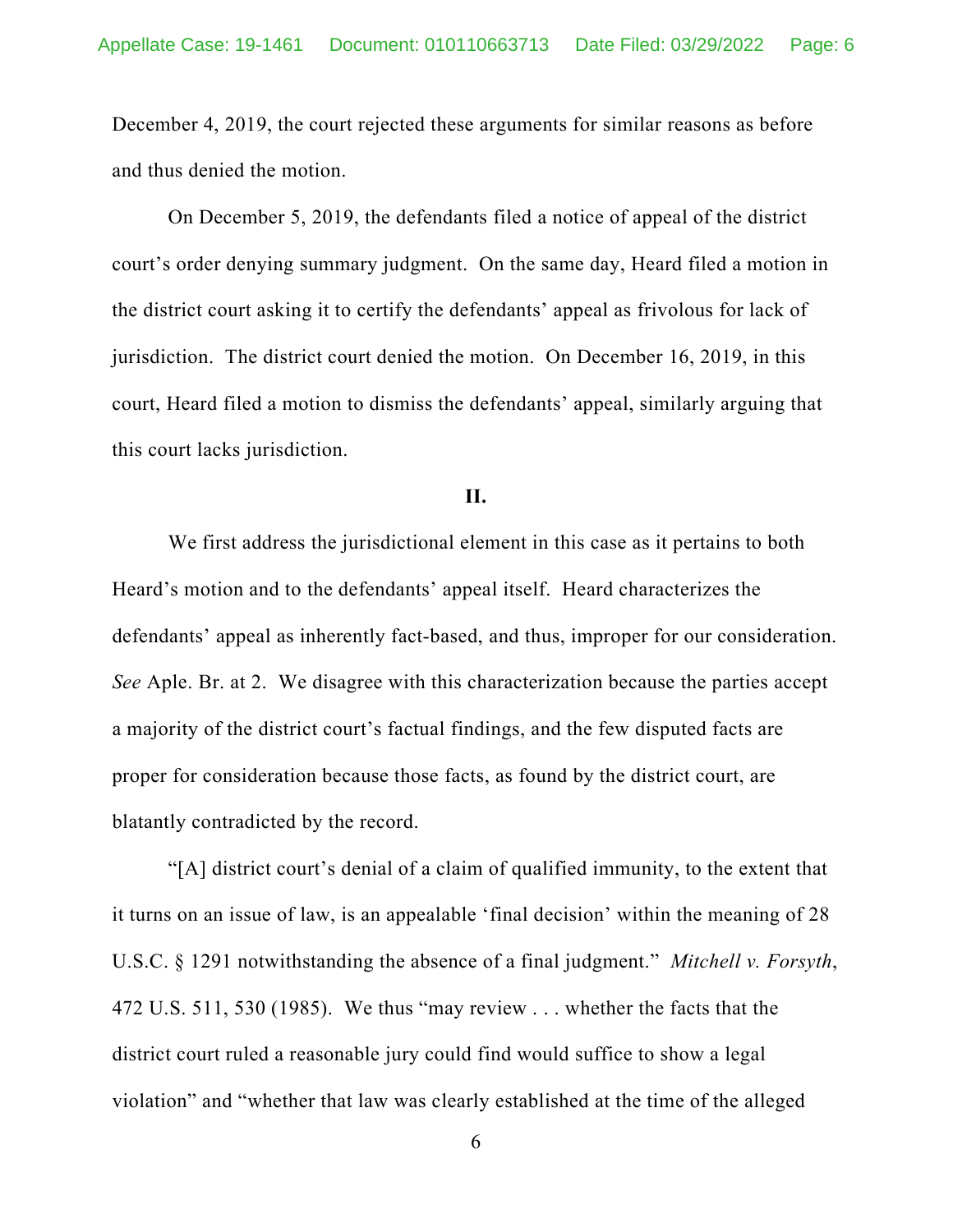violation." *Estate of Booker v. Gomez*, 745 F.3d 405, 409 (10th Cir. 2014). On the other hand, we generally "lack[] jurisdiction at this stage to review a district court's factual conclusions, such as the existence of a genuine issue of material fact for a jury to decide, or that a plaintiff's evidence is sufficient to support a particular factual inference." *Sawyers v. Norton*, 962 F.3d 1270, 1281 (10th Cir. 2020) (citation and quotation marks omitted). As a result, we "usually must take [a district court's factual determinations] as true." *Ralston v. Cannon*, 884 F.3d 1060, 1066–67 (10th Cir. 2018) (citation omitted).

But, in limited circumstances, we do "have jurisdiction to review the factual record de novo." *Sawyers*, 962 F.3d at 1281 n.10. We may do so, for instance, if "the district court fails to make its factual assumptions explicit," requiring us to "undertake a cumbersome review of the record to ferret out facts that the district court likely assumed." *Fogarty v. Gallegos*, 523 F.3d 1147, 1154 (10th Cir. 2008) (citation and internal quotation marks omitted). We may also do so if "the version of events the district court holds a reasonable jury could credit is blatantly contradicted by the record." *Sawyers*, 962 F.3d at 1281 n.10 (citation and internal quotation marks omitted); *see also Scott v. Harris*, 550 U.S. 372, 380 (2007).

As part of their argument on appeal, the defendants urge a "cumbersome review" of the record because "the district court did not make factual findings" at summary judgment. Aplt. Br. at 11; Reply Br. at 2–4. But such an argument alone does not prevent us from considering the defendants' appeal. *See Fogarty*, 523 F.3d at 1154. In any event, the defendants accept the majority of these incorporated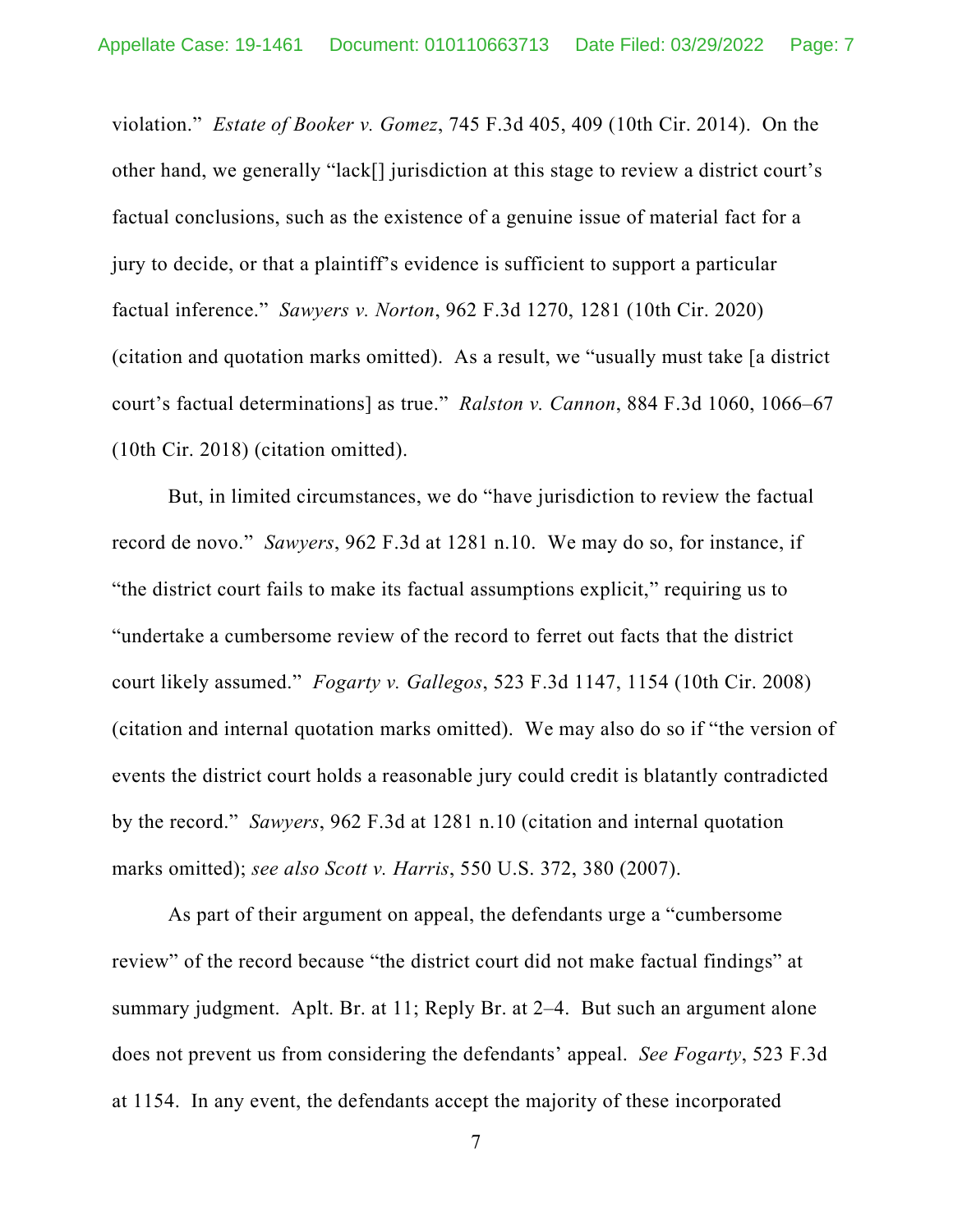findings as true for the appeal, outside of two disputed facts. *See* Aplt. Br. at 12 (noting their "statements of the facts . . . derive from the facts set forth in the district court's order on the motion to dismiss"); *see also* Aple. Br. at 9–11 (quoting the statement of facts set forth in the order on the motion to dismiss).<sup>[4](#page-7-0)</sup>

First, the defendants' argument on appeal necessarily relies on the premise that the district court's finding—that "Heard was *never* given a reasonable opportunity to surrender peacefully and comply with Officer Dulayev's bang-bang commands"—is blatantly contradicted by the record. App'x Vol. I at 81 (emphasis added); *see* Aplt. Br. at 19–20. The record shows that even before the "bang-bang" commands, Dulayev had taken out his Taser and threatened to use it if Heard did not "[c]rawl out on [his] hands and knees." *Id.* at 80–81. Heard's response, "Don't tase me," shows he was cognizant of the Taser. *Id.* at 81. Yet, after momentarily crawling, Heard "rose to his feet," and "took about three steps in the direction of Officer Dulayev." *Id.* As Heard began to take these steps, Dulayev ordered Heard to "Turn around!" and to "Stop right there! Stop!" *Id.* But Heard continued to take steps towards Dulayev. At this point, Heard had already gone against Dulayev's command to crawl and he knew Dulayev stood there ready with a Taser. Even after this initial command, Dulayev gave Heard additional time and warning to stop. Thus, the record clearly shows that Heard had an opportunity to surrender before he took those

<span id="page-7-0"></span><sup>4</sup> While Heard argues that the defendants also mischaracterize other facts found by the district court, such as the pace Heard took as he stepped toward Dulayev and Heard's active resistance, we do not rely upon those particular characterizations. *See* Aple. Br. at 19–20.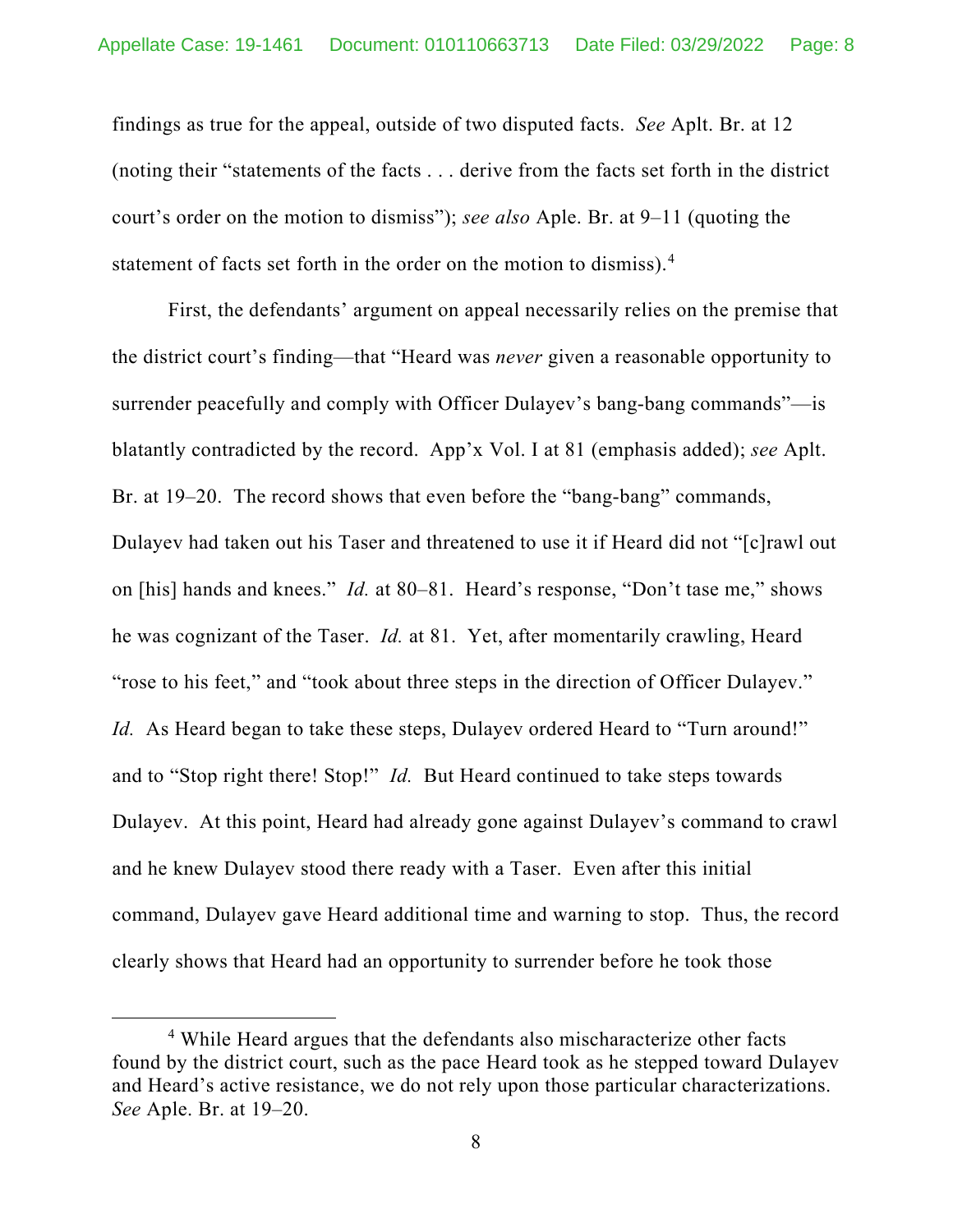additional steps in the direction of Dulayev. Because this finding is blatantly contradicted by the record, we need not accept it in our analysis. *See Sawyers*, 962 F.3d at 1281 n.10.

Second, the defendants also claim that the court's finding that, as Heard was being handcuffed, Dulayev "aggressively shoved [Heard's] face into the dirt" after jumping on him is blatantly contradicted by the record. App'x Vol. I at 83; *see* Aplt. Br. at 23–24. Heard does not appear to contest this argument. [5](#page-8-0) *See* Aple. Br. at 24 n.10 ("[T]he fact that it was Enriquez, not Dulayev, who pushed his face farther into the ground does not exonerate Dulayev's unconstitutional conduct."). But even if Heard did not abandon this particular argument, the video evidence is clear that it was Enriquez who shoved Heard's face into the dirt, while Dulayev restrained Heard's arms. [*See* App'x Vol. I at 221, at 01:25 – 01:34.] Thus, because this finding is "blatantly contradicted" by the record, we need not accept it in our analysis. *See Sawyers*, 962 F.3d at 1281 n.10; *Scott*, 550 U.S. at 380.

Now, as we explain in more detail below, considering whether the law was clearly established under the facts that the district court did find—and which Dulayev accepts—leaves us with a purely legal question appropriate under our limited jurisdiction: whether a police officer's use of a Taser is justified where, despite

<span id="page-8-0"></span><sup>5</sup> Because Heard does not present an argument regarding this aspect of his claim, Heard has abandoned it. *See Stender v. Archstone-Smith Operating Tr.*, 910 F.3d 1107, 1117 (10th Cir. 2018) (treating claims not mentioned on appeal as abandoned).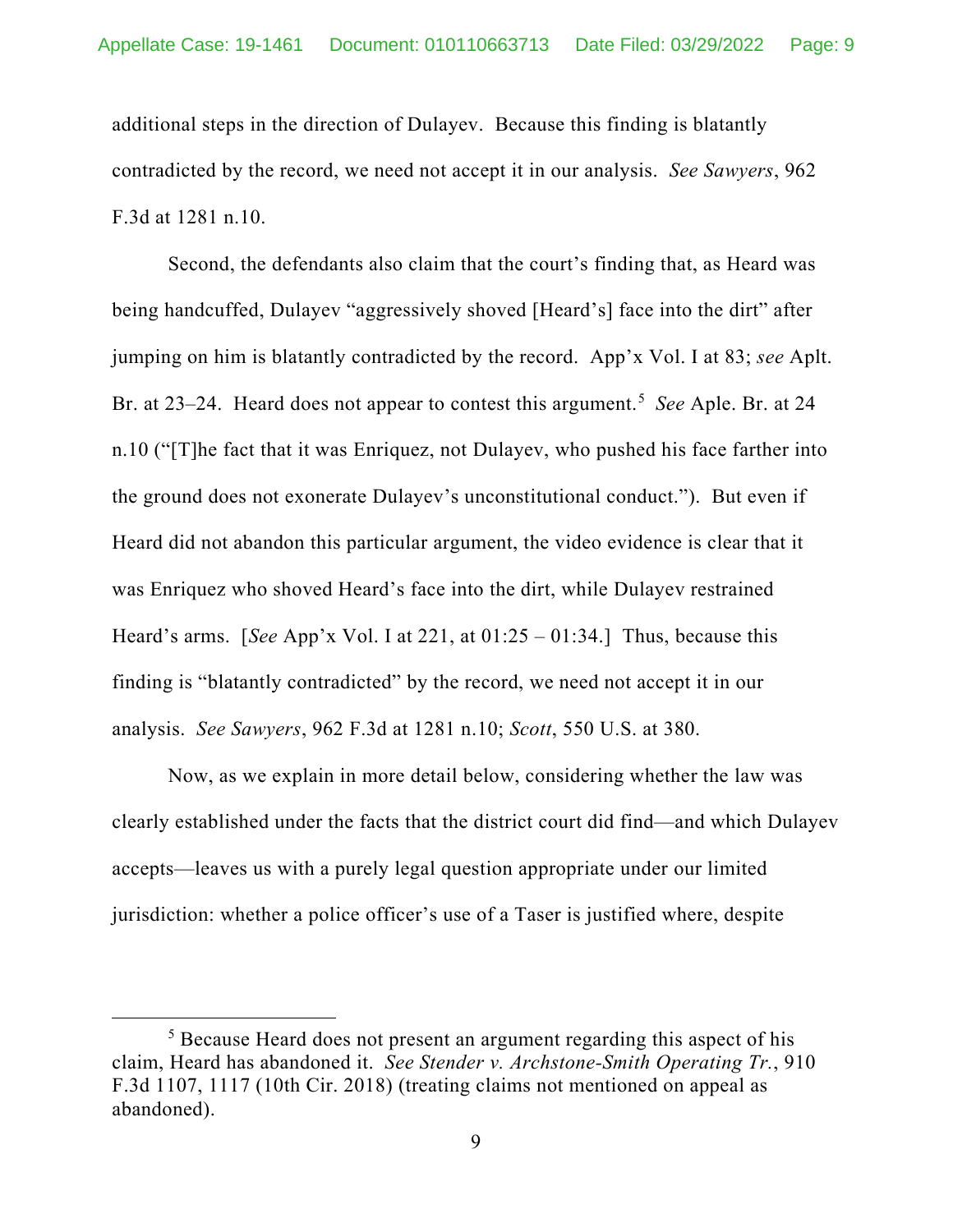repeated warnings and orders to stop, an assault suspect continues to step toward that officer at close proximity.

### **III.**

#### **A.**

Subject to the limits of our jurisdiction, we "review the district court's denial of a summary judgment motion asserting qualified immunity de novo." *Fancher v. Barrientos*, 723 F.3d 1191, 1199 (10th Cir. 2013). Summary judgment is warranted "if the movant shows that there is no genuine dispute as to any material fact and the movant is entitled to judgment as a matter of law." Fed. R. Civ. P. 56(a). "Where the record taken as a whole could not lead a rational trier of fact to find for the nonmoving party, there is no 'genuine issue for trial.'" *Matsushita Elec. Industrial Co. v. Zenith Radio Corp.*, 475 U.S. 574, 586–587 (1986) (footnote omitted). "[T]he mere existence of some alleged factual dispute between the parties will not defeat an otherwise properly supported motion for summary judgment; the requirement is that there be no genuine issue of material fact." *Anderson v. Liberty Lobby, Inc.*, 477 U.S. 242, 247–248 (1986). "When opposing parties tell two different stories, one of which is blatantly contradicted by the record, so that no reasonable jury could believe it, a court should not adopt that version of the facts for purposes of ruling on a motion for summary judgment." *Scott*, 550 U.S. at 380.

Here, the material facts relevant to the clearly established law inquiry were laid out by the district court. The parties do not dispute that Heard rose to his feet despite Dulayev's order to crawl out on his hands and knees, and that Heard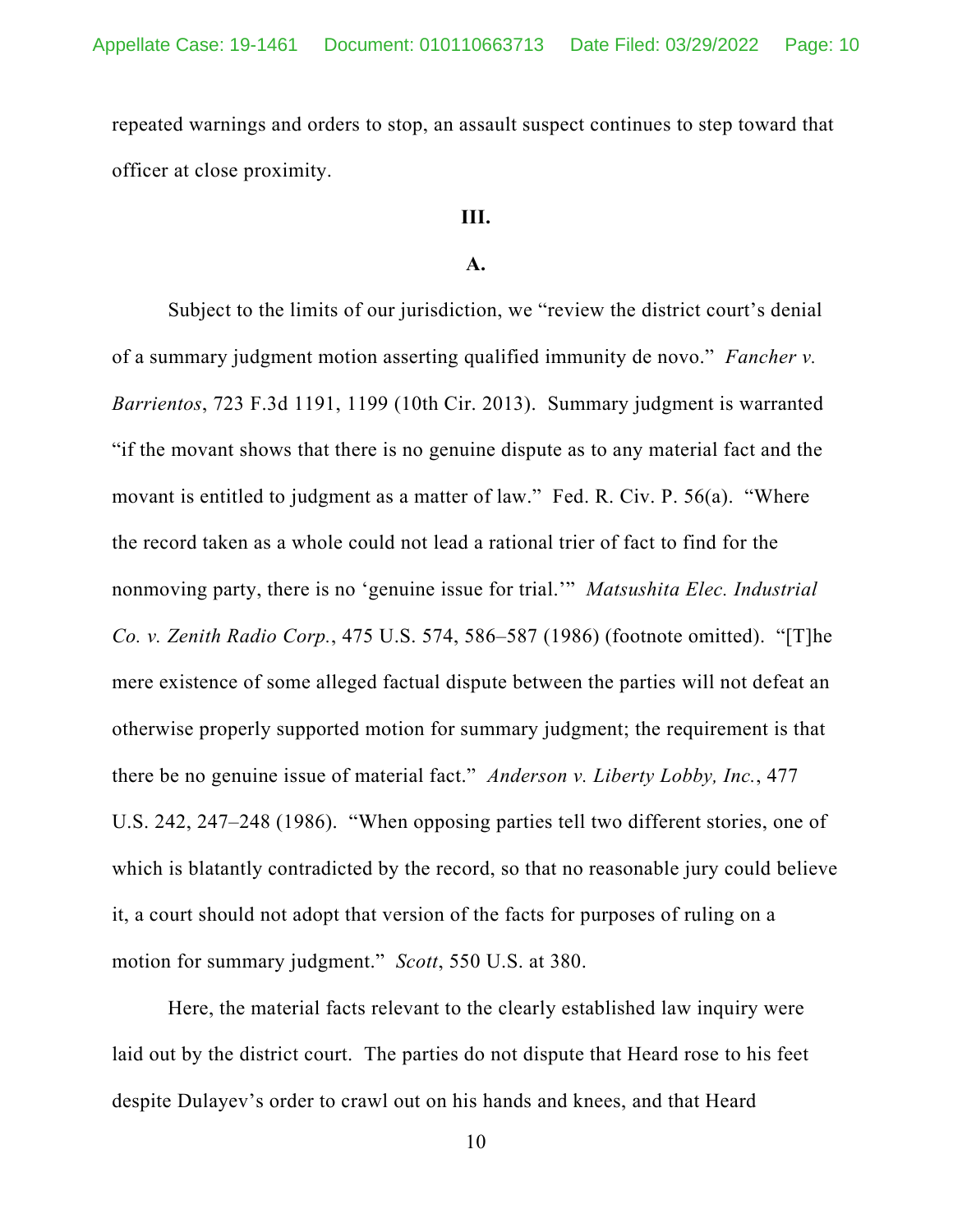continued to approach Dulayev despite orders to "Turn around!" and "Stop right there! Stop!" *See* Aplt. Br. at 7; Aple. Br. at 10. Still, the defendants dispute two particular findings, as described above. But, as to these two findings, "[Heard]'s version of events is so utterly discredited by the record that no reasonable jury could have believed him." *Scott*, 550 U.S. at 380–81. Thus, we do not rely on those two findings. Considering the undisputed material facts, in addition to our findings described above, we are left with the question of whether Dulayev is entitled to judgment as a matter of law. *See* Fed. R. Civ. P. 56(a).

#### **B.**

"When a § 1983 defendant raises the qualified immunity defense, the burden shifts to the plaintiff" to "show (1) facts that demonstrate the [defendant] violated a federal constitutional or statutory right, which (2) was clearly established at the time of the defendant's conduct." *Sawyers*, 962 F.3d at 1282. The court may address either prong of the inquiry first and need not address both if one is dispositive. *See Pearson v. Callahan*, 555 U.S. 223, 236, 243–45 (2009). In this case, we begin and end our analysis with the second prong.

A constitutional violation is clearly established if "the law was sufficiently clear that every reasonable official would understand that what he is doing is unlawful." *District of Columbia v. Wesby*, 138 S. Ct. 577, 589 (2018) (citation and internal quotation marks omitted). Under "[t]his demanding standard," the alleged violation "must have a sufficiently clear foundation in then-existing precedent" either "controlling authority or a robust consensus of cases of persuasive authority."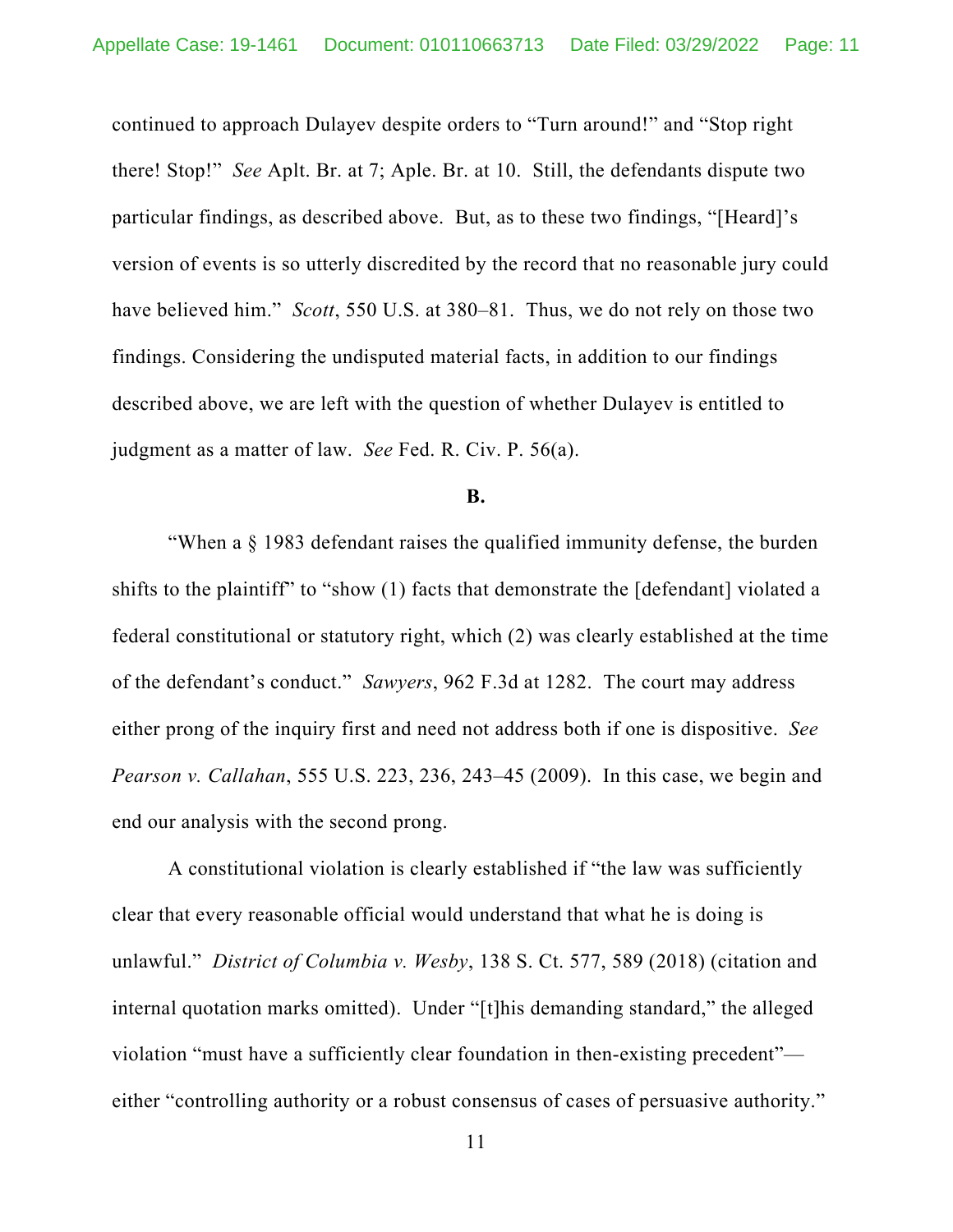*Id.* at 589–90 (citation and internal quotation marks omitted). The clearlyestablished-law prong, moreover, "requires that the legal principle clearly prohibit the officer's conduct in the particular circumstance before him." *Id.* at 590. Accordingly, the plaintiff must "identify a case where an officer acting under similar circumstances . . . was held to have violated the Fourth Amendment." *Id.* (citation and internal quotation marks omitted). The case need not be "directly on point," but the "existing precedent must place the lawfulness of the [defendant's conduct] beyond debate." *Id.* (citation and internal quotation marks omitted).<sup>[6](#page-11-0)</sup>

**C.**

In this case, Heard has failed to identify a sufficiently clear then-existing precedent that prohibited Dulayev from using a Taser where Heard rose to his feet and continued to take steps toward Dulayev, even after Dulayev had threatened the use of the Taser and repeatedly ordered Heard to stop. Heard principally relies on four Tenth Circuit cases to argue that Dulayev's actions amounted to a constitutional violation under clearly established law. But these cases do not establish a "legal principle clearly prohibit[ing] [Dulayev's] conduct in the particular circumstances before him." *Wesby*, 138 S. Ct. at 590.

<span id="page-11-0"></span><sup>&</sup>lt;sup>6</sup> "[T]here can be the rare 'obvious case,' where the unlawfulness of the officer's conduct is sufficiently clear even though existing precedent does not address similar circumstances." *Wesby*, 138 S. Ct. at 591 (citation omitted); *see Truman v. Orem City*, 1 F.4th 1227, 1240 (10th Cir. 2021) (finding it "obviously egregious" where a prosecutor "provid[ed] a medical examiner materially false information that influence[d] his expert opinion as to whether a homicide occurred and then put . . . that medical examiner on the stand to testify based on that false information"). Heard does not argue that this is such a case, nor do we think it is.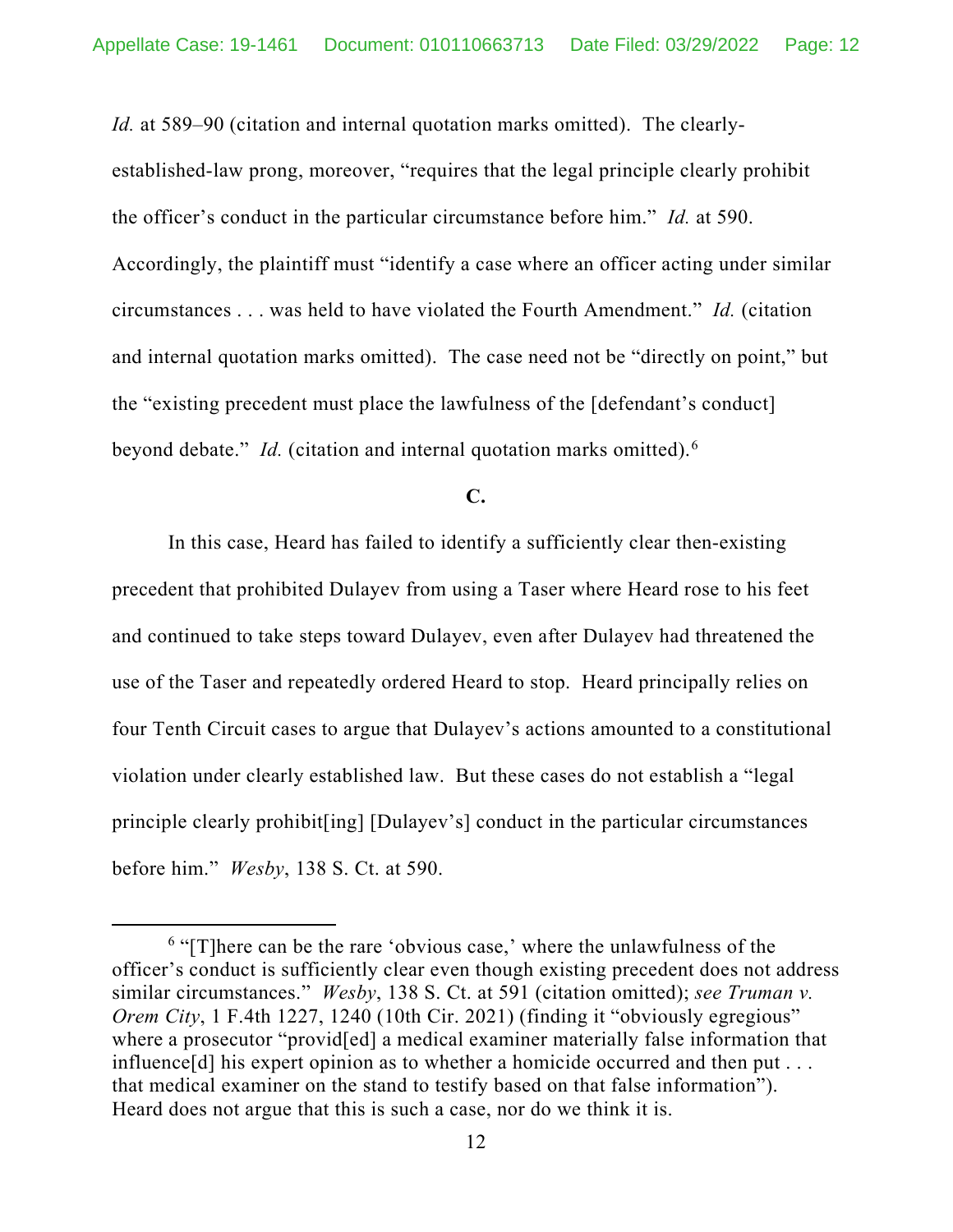In three of these cases, we found the officer's use of a Taser to be an unconstitutional use of force pursuant to clearly established law. First, in *Casey v. City of Federal Heights*, the plaintiff left a courthouse to retrieve money from his car to pay a traffic ticket. 509 F.3d 1278, 1279–80 (10th Cir. 2007). In doing so, he took his court file outside the courthouse—"which may have been a misdemeanor under Colorado law." *Id.* at 1280. After retrieving his money, he walked back toward the courthouse but was stopped by a police officer asking for his file. *Id.* Despite the fact the plaintiff initially held out the court file, allowing the officer to retrieve it, the officer, "[w]ithout further explanation" or warning, twisted the plaintiff's arm and jumped on the plaintiff as the plaintiff tried to continue on his way. *Id.* A "struggle" followed, but the plaintiff "was not fighting back." *Id.* at 1285. We found the first officer's use of force to be a constitutional violation because the plaintiff was "a nonviolent misdemeanant who was neither dangerous nor fleeing" and the officer failed to give the plaintiff "any indication that he was, or would soon be, under arrest." *Id.* at 1282–83. In the meantime, a second officer arrived on scene and "immediately and without warning" shot the plaintiff with her Taser. *Id.* at 1280, 1286. When the second officer discharged her Taser, in fact, "one witness testified that" . . . "she could not have known what was going on." *Id.* at 1285. Focusing on the fact that the second officer "use[d] [her] Taser immediately and without warning against a misdemeanant like" the plaintiff, we also found the second officer's use of force a constitutional violation under clearly established law. *Id.* at 1286.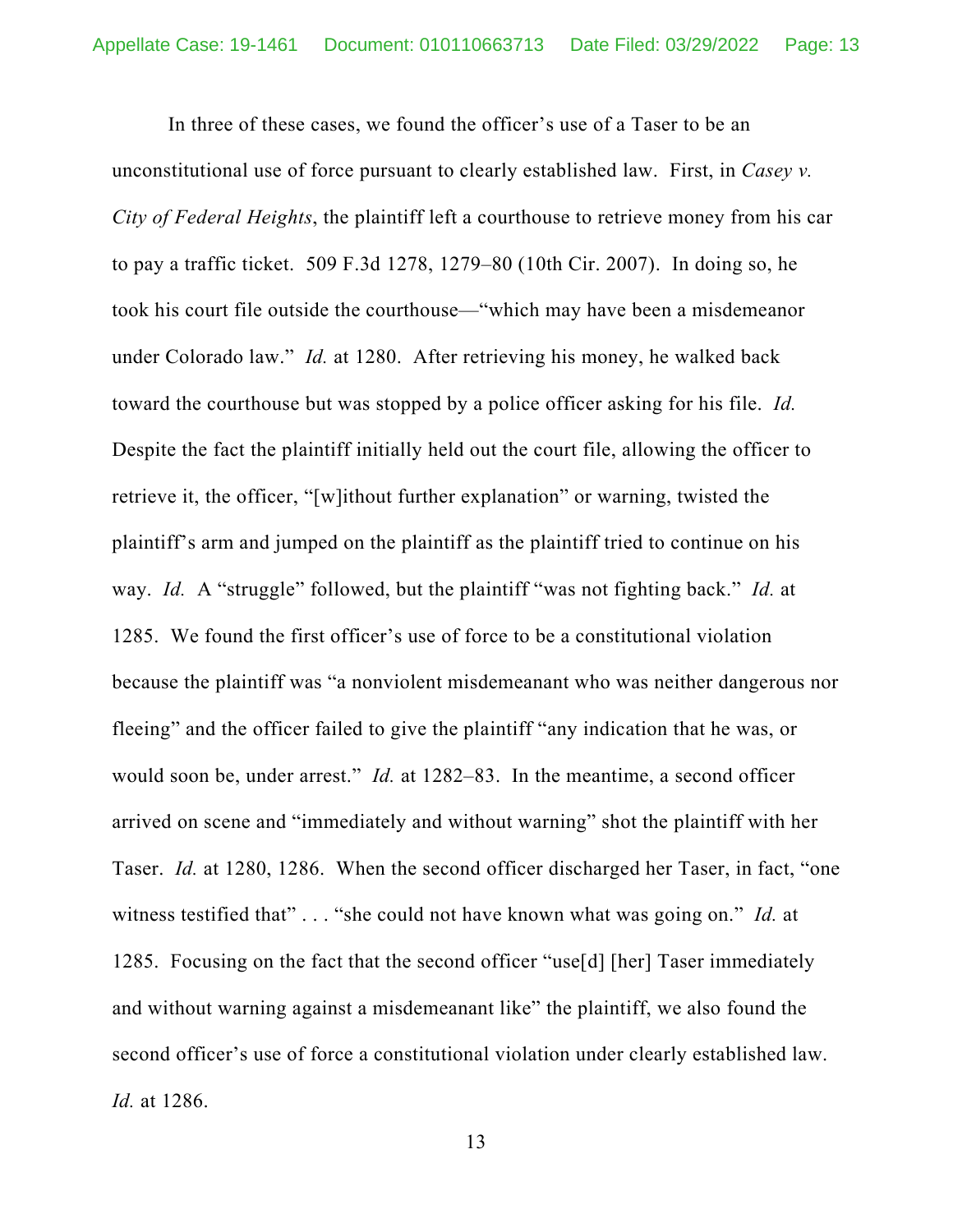Second, in *Cavanaugh v. Woods Cross City*, officers "responded to a nonemergency call placed by" the plaintiff's husband to "help find[] his wife, [the plaintiff], who had stormed out of the house after a domestic dispute." 625 F.3d 661, 662 (10th Cir. 2010). When officers arrived at the plaintiff's house, the husband told them "he and [the plaintiff] had a fight, during which [the plaintiff] attempted to put him in a closet; that [the plaintiff] had consumed alcohol and pain medication; and that [the plaintiff] had left the home with a kitchen knife." *Id.* at 662–63; *see also id.* at 663 (noting that the plaintiff "later plead guilty to assault-domestic violence and intoxication"). Eventually, however, the plaintiff walked back to her home, with nothing in her hands as they "were clearly visible by her side," and got "within several feet" of one of the officers who had "exited the house and began walking down the driveway." *Id.* at 663. Walking quickly, she veered away from the officer "towards the front door, cutting across the lawn," but "was neither actively resisting nor fleeing arrest." *Id.* at 663, 665. In fact, the officer "gave her no verbal commands and she had little reason to believe that the officers were responding to a crime." *Id.* at 665. The officer then "gently placed his flashlight and clipboard on the ground and followed her," "removed his Taser, and discharged the Taser into [the plaintiff's] back without warning." *Id.* at 663. We found this use of force to be a constitutional violation under clearly established law. *Id.* at 666–67. Specifically, we relied on the circumstances in *Casey*, concluding "it was clearly established" that an officer "could not use his Taser on a nonviolent misdemeanant who did not pose a threat and was not resisting or evading arrest without first giving a warning." *Id.*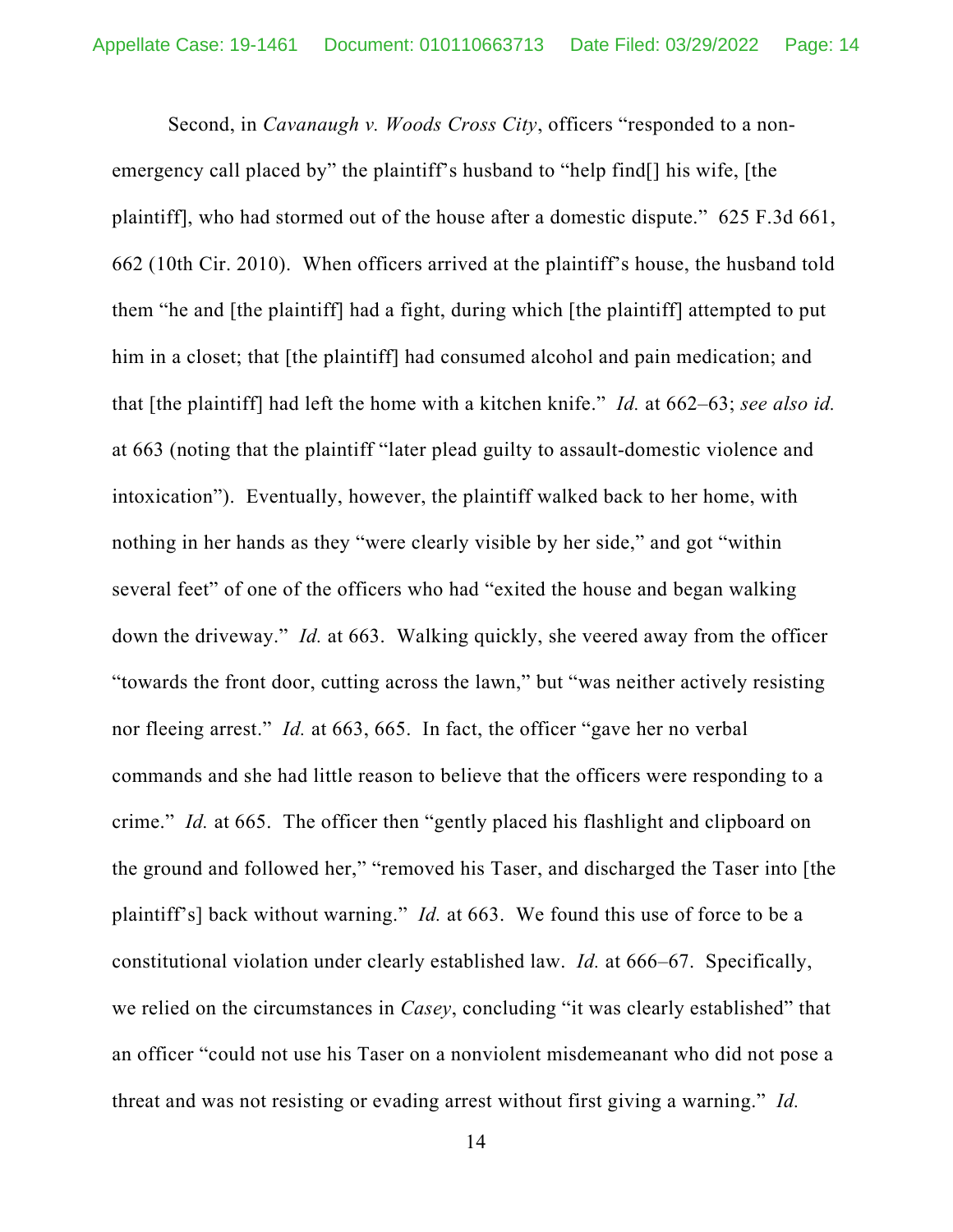Third, in *Emmett v. Armstrong*, we again relied on *Casey*, as well as *Cavanaugh*, to find the officer's use of a Taser was a constitutional violation under clearly established law. 973 F.3d 1127, 1137–39 (10th Cir. 2020). There, officers responded to a call that the plaintiff was involved in a fight. *Id.* at 1131. After seeing the plaintiff walking away, one of the officers yelled at the plaintiff to "Come here." *Id.* The plaintiff continued to walk away and eventually started to run. *See id.* The officer chased the plaintiff and tackled him to the ground. *See id.* But once subdued on the ground, the plaintiff was on his back, "visibly relaxed," and "made no further movements indicating an attempt to run or fight back." *Id.* The officer ordered the plaintiff to "Roll over!" *Id.* Rather than rolling over, the plaintiff just "giggled while looking at [the officer]." *Id.* The officer "then said, 'You're going to get TASE'd!' and immediately tased Emmett in the abdomen." *Id.* We found this warning inadequate under the circumstances and held that the officer "was on notice that using a taser without providing an adequate warning against a misdemeanant who had ceased actively resisting was unconstitutional."[7](#page-14-0) *Id.* at 1139.

These cases contain material differences from the facts here, and those differences prevent us from concluding the law was clearly established that the use of a Taser is not justified where an assault suspect continues to step toward that officer at close proximity despite an officer's repeated warnings and orders to stop. Initially,

<span id="page-14-0"></span><sup>7</sup> Because *Emmett* was decided on September 1, 2020, we cannot view it as establishing clearly applicable law at the time of the incident at issue here, which occurred on June 3, 2016. *See Knopf v. Williams*, 884 F.3d 939, 947 (10th Cir. 2018).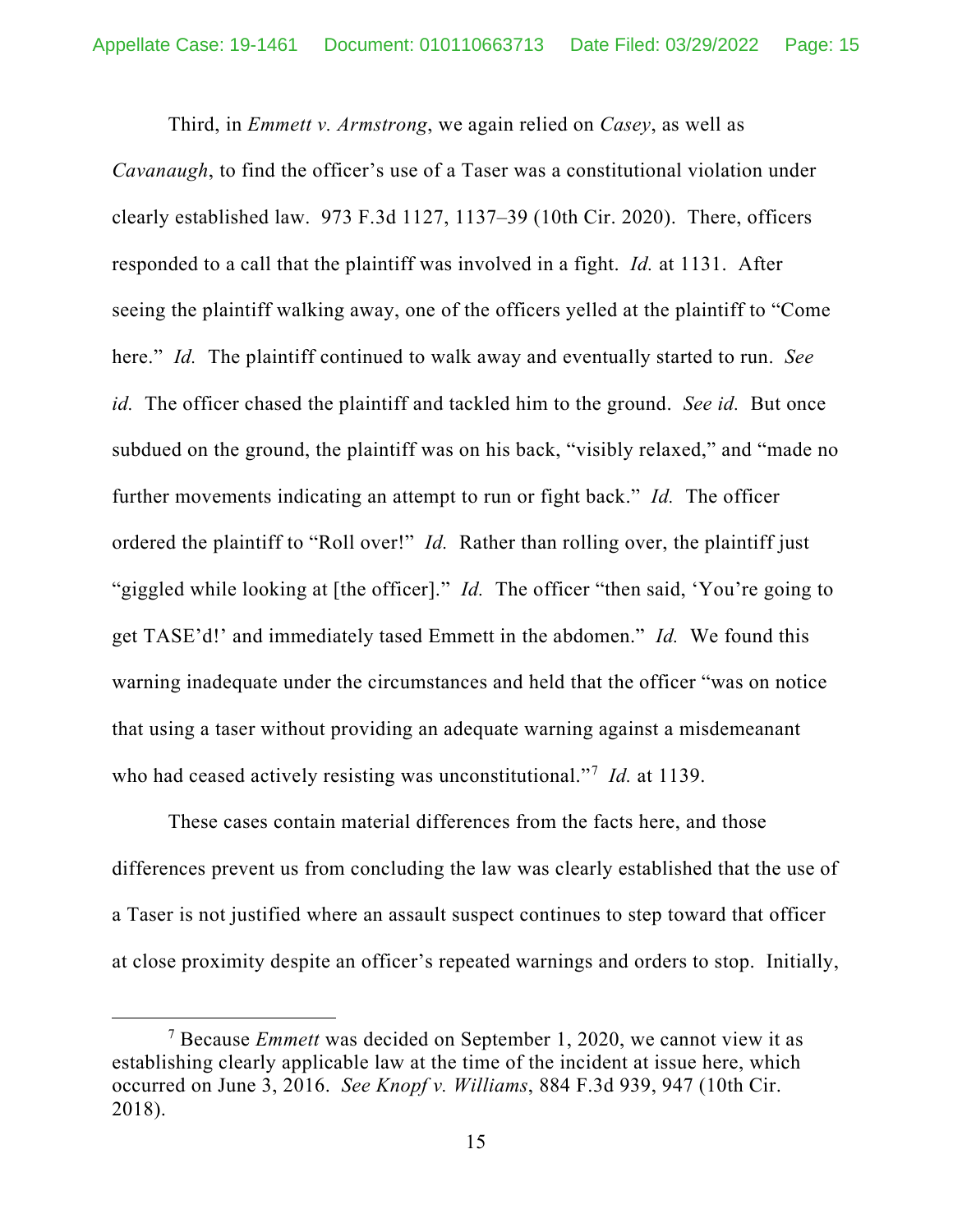we note that unlike the officers in *Casey* and *Cavanaugh*, Dulayev did issue a warning that he would discharge his Taser if Heard did not "Crawl out on [his] hands and knees." App'x Vol. I at 80–81. And unlike the warning and immediate tasing in *Emmett*—which we deemed inadequate—Heard was aware of this warning as he responded, "Don't tase me, man." *Id.* at 81. In fact, this exchange happened before Heard came out from behind the bushes, rose to his feet, and approached Dulayev. *See id.* at 80–81.

Moreover, Heard's actions were quite unlike the plaintiffs' in *Casey*, *Cavanaugh*, and *Emmett*. Heard did not follow Dulayev's orders—he rose to his feet after being told to crawl and he continued to walk toward Dulayev after being told to stop. The plaintiffs in *Casey* and *Cavanaugh*, on the other hand, did not resist. While the plaintiff in *Emmett* did not roll over, but instead giggled, his nonaction is far different than Heard's continued approach toward Dulayev. Indeed, Heard's approach is no minor detail, given that the Supreme Court has mandated that our "calculus of reasonableness [of an officer's use of force] must embody allowance for the fact that police officers are often forced to make split-second judgments—in circumstances that are tense, uncertain, and rapidly evolving—about the amount of force that is necessary in a particular situation." *Graham v. Connor*, 490 U.S. 386, 396–97 (1989). In addition, our analysis must take into consideration "whether the [plaintiff] pose[d] an immediate threat to the safety of the officers." *Id.* at 396. A giggle and nonaction is much less threatening than a continued approach in close proximity. *Id.*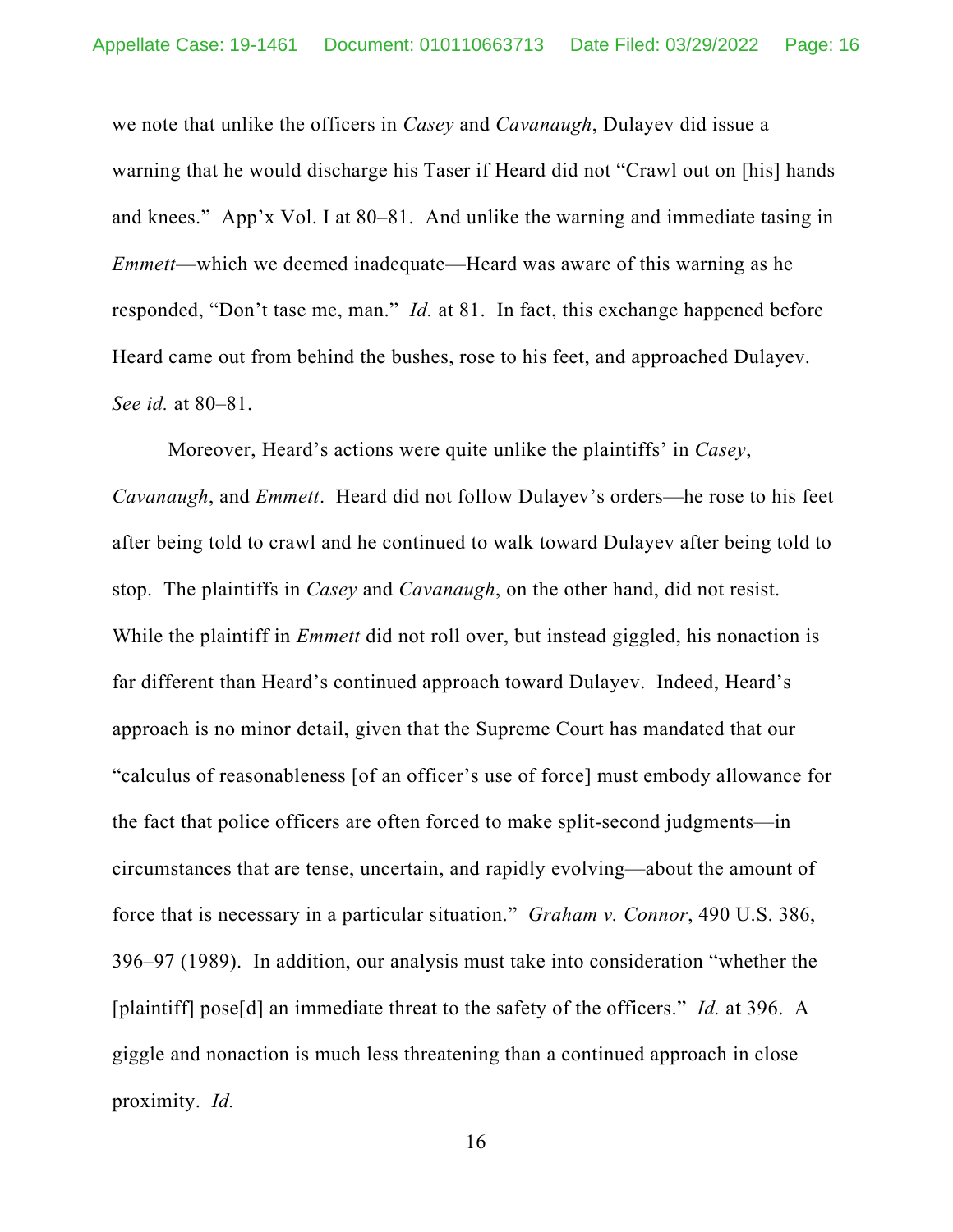Additionally, the district court findings that Heard's body language was nonaggressive and non-threatening alone are not sufficient to equate this case to the circumstances faced by the officers in *Casey*, *Cavanaugh*, and *Emmett*. "While there does not have to be 'a case directly on point,'" the surrounding caselaw must "clearly prohibit the officer's conduct in the particular circumstances"—with "a high 'degree of specificity'"—"before him." *Wesby*, 138 S. Ct. at 590 (citations omitted). Moreover, the Supreme Court has "stressed" that this is "especially important in the Fourth Amendment context." *Id.* (citation and internal quotation marks omitted). Thus, Heard's first three cases fail to meet this "demanding standard," as Dulayev's warning and Heard's actions materially distinguish the circumstances of this case from those three. *Id.* at 589–90.

Heard's fourth case likewise fails to line up with the facts here. In *Morris v. Noe*, officers arrived at the scene of a domestic disturbance where multiple people were yelling at each other, a vehicle "showed signs of significant body damage," "[g]lass lay on the ground," and "[a] pile of clothing was smoldering." 672 F.3d 1185, 1189 (10th Cir. 2012). When "[t]he situation was 'calm and under control,'" the plaintiff, a relative of one of the people at the scene, showed up. *Id.* at 1190. After the plaintiff verbally confronted another person at the scene, that person approached the plaintiff. *Id.* In response, the plaintiff "put his hands up and started backing toward the police officers," and two of the officers "lunge[d] towards [him] and put their hands on his shoulders, twisted him around and ran him into the bushes . . . throwing him to the ground." *Id.* But in contrast to the facts here where Dulayev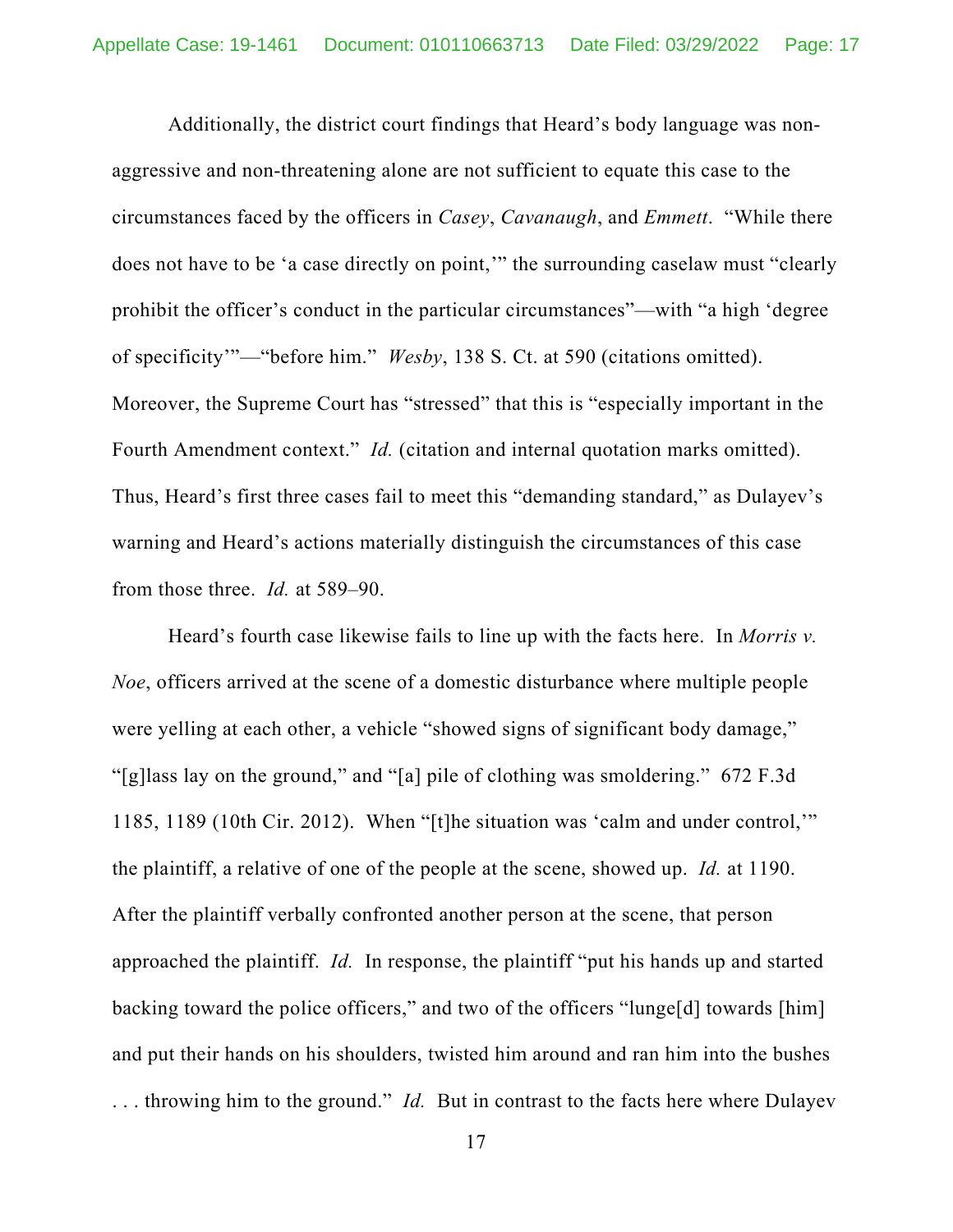gave several warnings, the officers gave the plaintiff no warning that they were going to use force against him, nor any orders to calm down or to stop moving. *Id.* at 1196. To be clear, the plaintiff did go in the direction of the officers. But unlike Heard, he had his back to them, backing away from a totally different person. *Id.* at 1190.

In addition to his primary cases, Heard relies on a Sixth Circuit case, *Hagans*, that described *Cavanaugh* and *Casey* in two short parentheticals. *Hagans v. Franklin Cty. Sheriff's Off.*, 695 F.3d 505, 510 (6th Cir. 2012). *Hagans* cited these two cases to support a general proposition that "active resistance . . . marks the line between reasonable and unreasonable tasing in other circuits," which was part of a larger conclusion that the law was not "clearly established . . . that using a taser repeatedly on a suspect actively resisting arrest and refusing to be handcuffed amounted to excessive force." *Id.* at 509–10. But, as explained above, *Cavanaugh* and *Casey* fail to support Heard's position that Dulayev's actions constituted constitutional violations under clearly settled law. Additionally, we are unconvinced that an out-ofcircuit case can shoulder Heard's burden where it makes a broad claim about our caselaw inside a complex analysis that found that the law was not clearly established.<sup>[8](#page-17-0)</sup> See Wesby, 138 S. Ct. at 589–90 (finding that existing law must place the constitutionality of the conduct "beyond debate," and must clearly prohibit the

<span id="page-17-0"></span><sup>8</sup> *Hagans* involved a more extended standoff and a particularly more aggressive scuffle between the suspect and the officers. *See id.* at 507, 510–11 ("[A] shirtless Hagans came running toward [the officer]," "Hagans bolted for the backyard, and [the officer] gave chase," "Hagans was out of control," officers "wrestle<sup>[d]</sup> him to the pavement," "continued forcefully to resist arrest," and "refused to be handcuffed," but did not "land any kicks or punches.").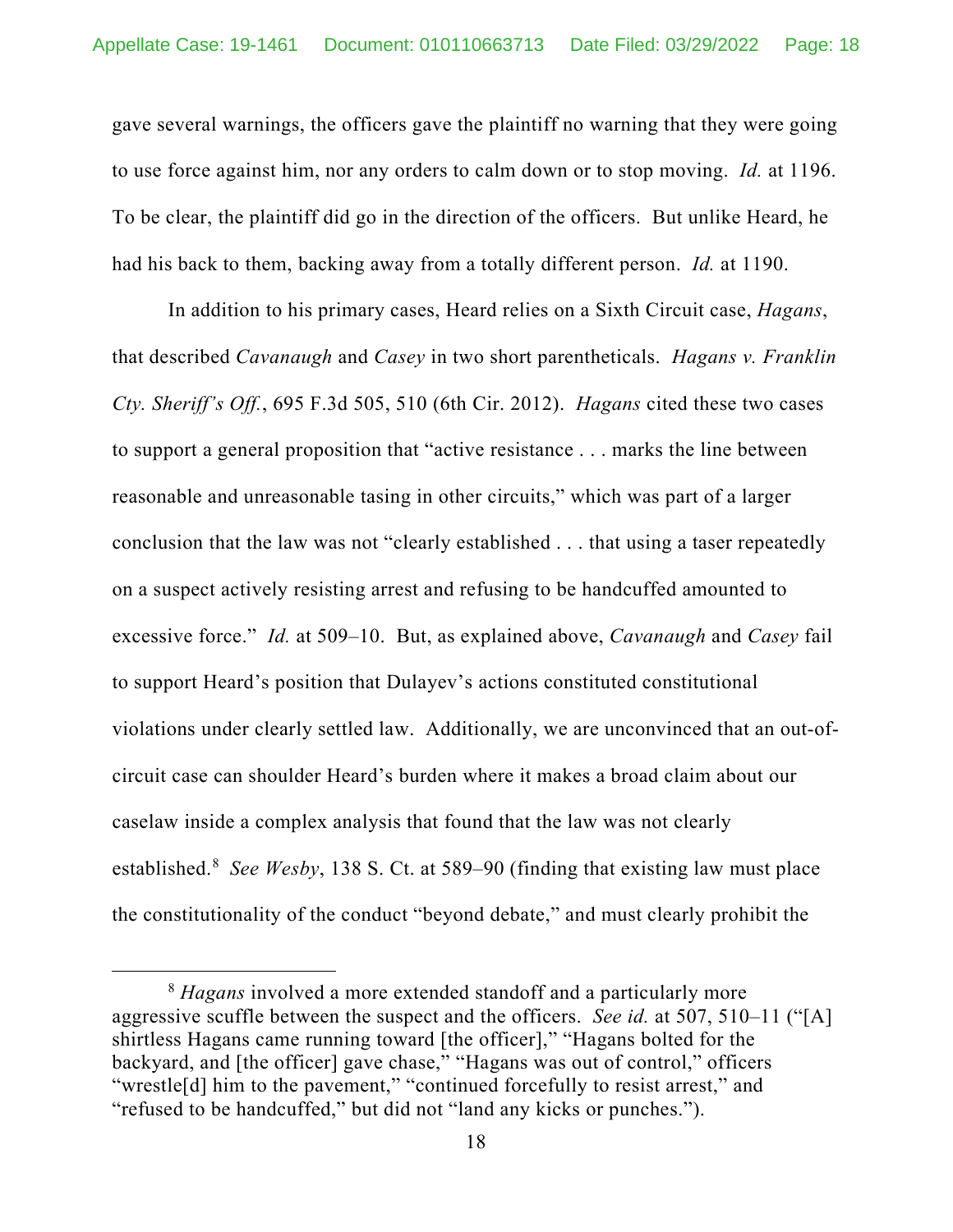officer's conduct in the particular circumstances before him with a "high degree of specificity") (internal quotation marks and citations omitted); *Morris*, 672 F.3d at 1196 ("Ordinarily, in order for the law to be clearly established, there must be a Supreme Court or Tenth Circuit decision on point, or the clearly established weight of authority from other courts must have found the law to be as the plaintiff maintains.") (quotations omitted).

Finally, Heard cites to two unpublished Sixth Circuit cases. These cases, however, are insufficient to show a legal principle has a "sufficiently clear foundation in then-existing precedent." *Wesby*, 138 S. Ct. at 589–90. Indeed, we have previously rejected attempts to rely on unpublished cases even within our circuit. *Knopf v. Williams*, 884 F.3d 939, 947 (10th Cir. 2018). In any event, the circumstances of those cases are unlike those here.

In the first case, the plaintiff got into a truck and called to report a scuffle at a wedding reception between partygoers and other police that were already on the scene. *Kijowski v. City of Niles*, 372 F. App'x 595, 595–97 (6th Cir. 2010) (unpublished). But "[a]fter briefly conversing with [the plaintiff], the dispatcher contacted officers on scene," and those officers "approached the truck," and eventually "dragged [him] [out], threw him to the ground, shocked him twice with a Taser, and kicked him repeatedly." *Id.* at 595–96. In the second case, officers tased the plaintiff despite the fact that the plaintiff "surrendered, putting herself at the officers' mercy by falling to her knees and placing her hands above her head." *Thomas v. Plummer*, 489 F. App'x 116, 127 (6th Cir. 2012) (unpublished).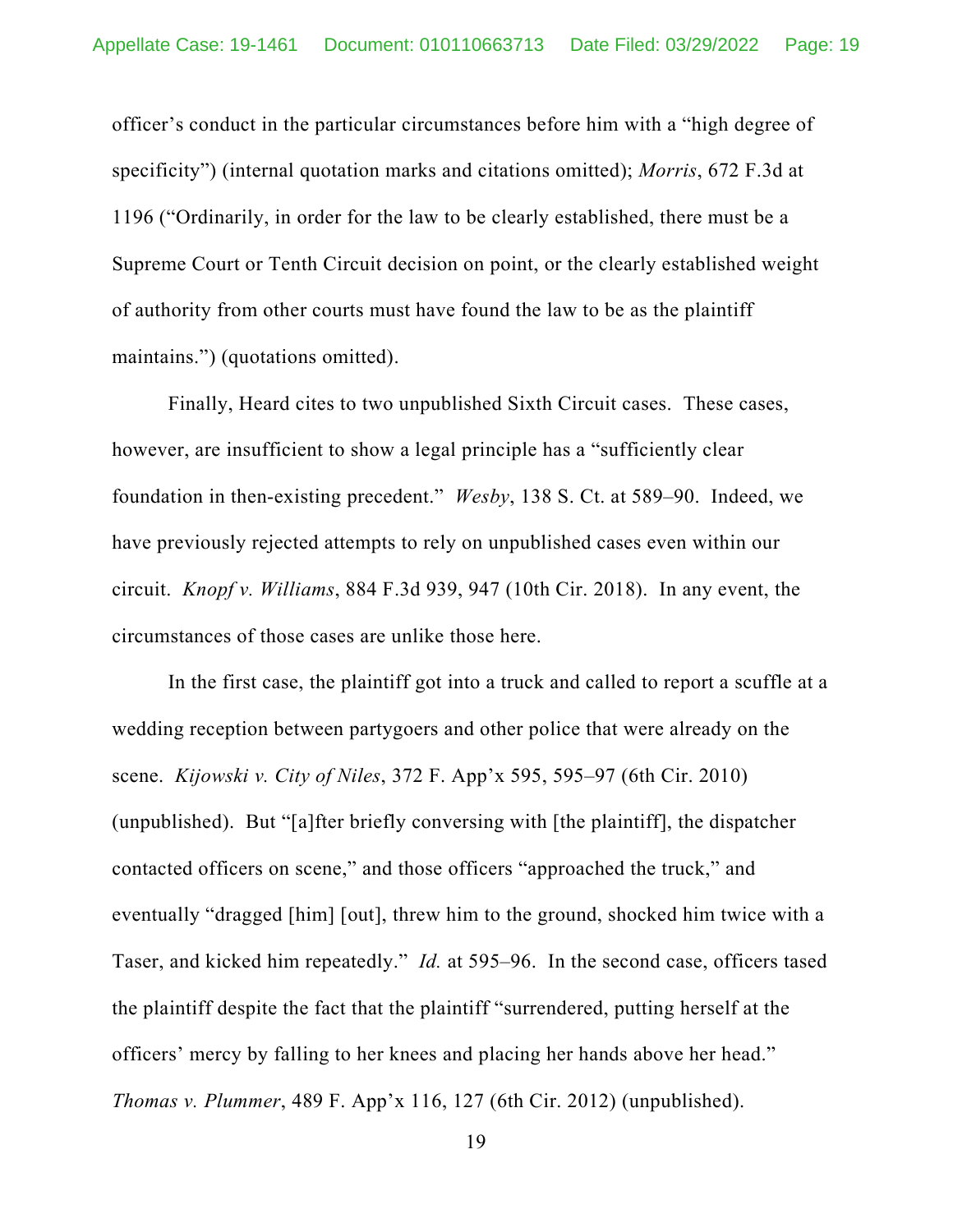In light of the foregoing, we find Heard has failed to meet his burden to show Dulayev's conduct "violated a federal constitutional . . . right" that "was clearly established at the time of" the event. *Sawyers*, 962 F.3d at 1282. None of the cases cited by Heard mirror the circumstances in this case, where Dulayev had ordered Heard to crawl, threatened the use of his Taser, and repeatedly ordered Heard to stop, and where Heard had continued to step toward Dulayev in close proximity. *Cf. Coronado v. Olsen, et al.*, No. 20-4118, slip op. at 8–11 (10th Cir., Jan. 18, 2022) (unpublished) (finding use of a Taser justified where officers responded to a 911 call about a plaintiff making serious threats of violence, and where plaintiff ignored orders to put his "hands up" and "get on the ground" and took three steps toward the officers). Accordingly, we reverse the district court's denial of summary judgment as to Dulayev and remand with instructions to grant Dulayev qualified immunity and enter judgment in Dulayev's favor.

#### **IV.**

Lastly, we consider the district court's denial of summary judgment as it relates to the City. Unlike Dulayev, the City "cannot invoke the collateral order doctrine to" appeal the district court's denial of its motion for summary judgment. *Moore v. City of Wynnewood*, 57 F.3d 924, 929 (10th Cir. 1995) (noting that municipalities are not entitled to the qualified immunity defense). Instead, the City asks us to exercise pendent appellate jurisdiction over its appeal, arguing its appeal is "inextricably intertwined" with Dulayev's appeal. *See Cox v. Glanz*, 800 F.3d 1231, 1255–56 (10th Cir. 2015).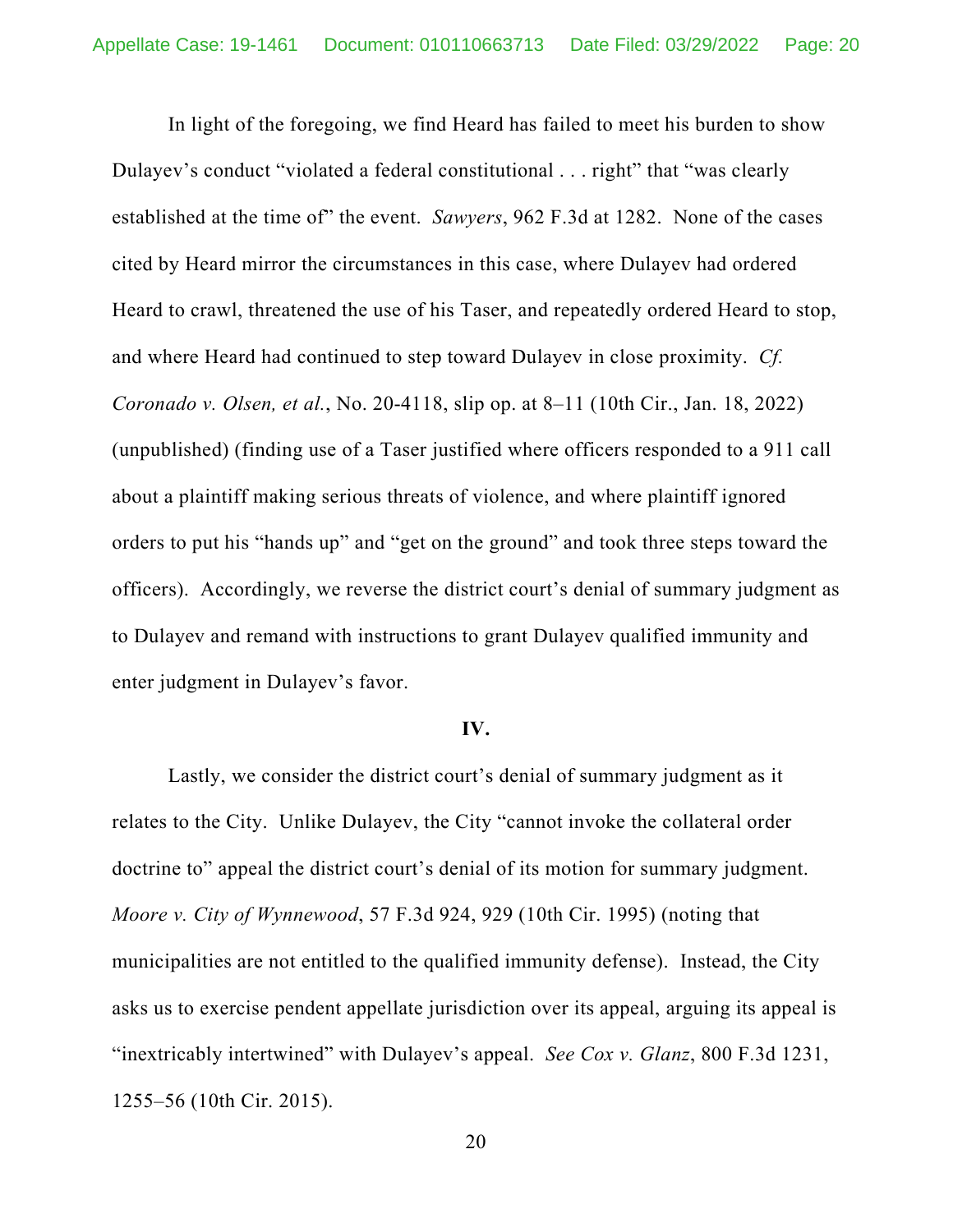Pendent appellate jurisdiction is a "narrow" "extension of [this court's] jurisdiction" and "is generally disfavored." *Moore*, 57 F.3d at 929–30. In some cases, we may exercise pendent appellate jurisdiction where the "pendent appellate claim can be regarded as inextricably intertwined with a properly reviewable claim on collateral appeal." *Id.* at [9](#page-20-0)30.<sup>9</sup> That is, we may consider a pendent claim "when the appellate resolution of the collateral appeal necessarily resolves the pendent claim as well." *Id.* (emphasis omitted).

"In cases where we . . . resolve [the related] claim under the clearlyestablished-law prong" of the qualified immunity defense, however, "we have repeatedly declined to exercise pendent appellate jurisdiction over [the] municipalliability" claim. *Brown v. The City of Colorado Springs*, 709 F. App'x 906, 916 (10th Cir. 2017) (unpublished) (citations omitted). "This is because . . . when [this court] resolve[s] an individual-capacity § 1983 claim on the clearly-established-law prong . . . [the] analysis often, as a matter of law, does not turn on issues inextricably intertwined with those implicated by" a municipal liability claim "arising out of the same facts." *Cox*, 800 F.3d at 1256 (emphasis omitted).

Having resolved Dulayev's appeal under the clearly-established-law prong, this court declines to exercise its pendent appellate jurisdiction over the City's appeal. *Brown*, 709 F. App'x at 916. Indeed, the City only asserts its appeal is

<span id="page-20-0"></span><sup>&</sup>lt;sup>9</sup> We have also noted that "pendent appellate jurisdiction might still be appropriate . . . where review of the nonappealable decision is 'necessary to ensure a meaningful review' of the appealable one." *Moore*, 57 F.3d at 930 (citation omitted). The City, however, does not argue that this possible justification applies here.